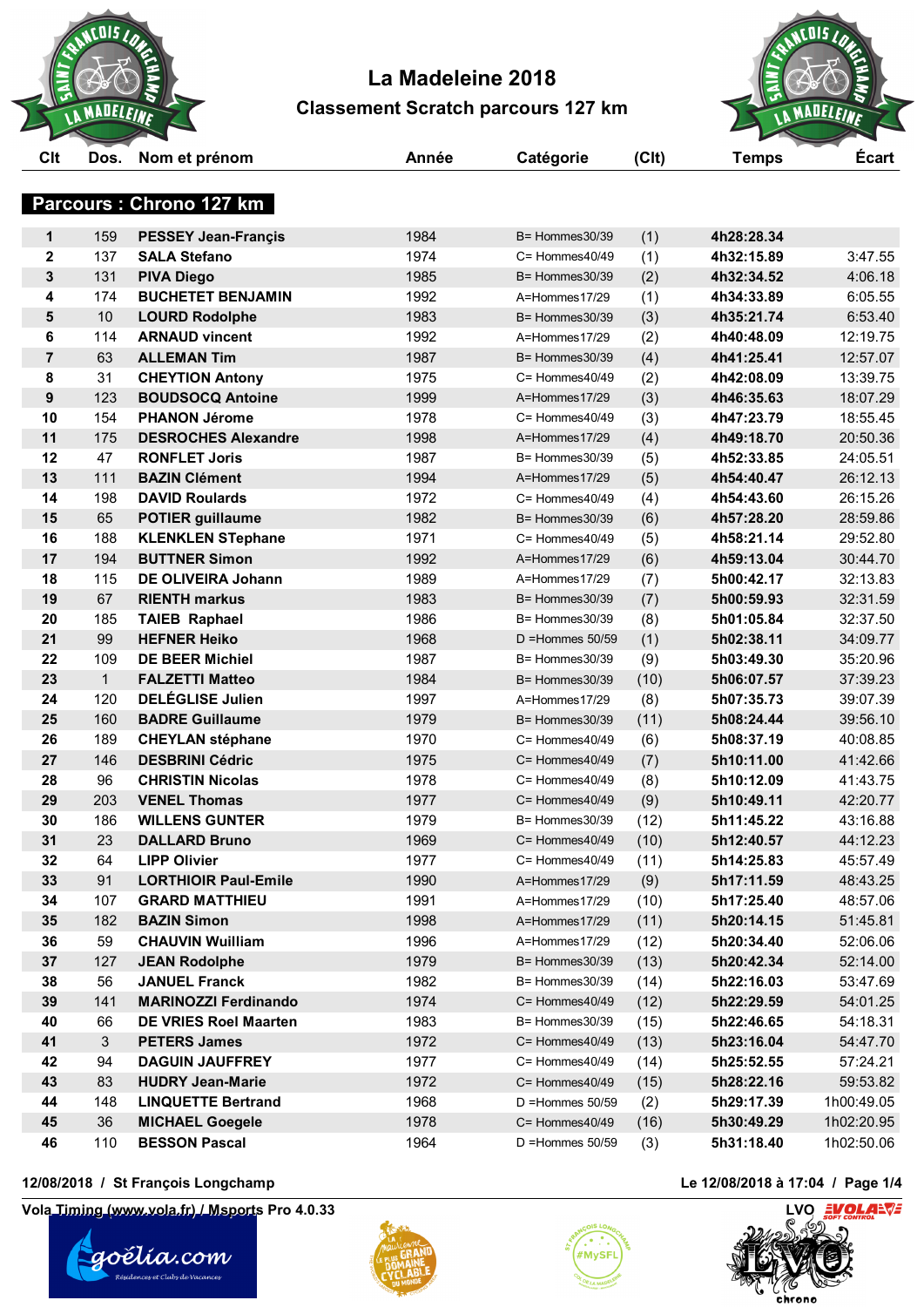



| Clt      | Dos.           | 'Nom et prénom                               | Année        | Catégorie                       | (C <sub>l</sub> ) | <b>Temps</b>             | <b>Ecart</b>             |
|----------|----------------|----------------------------------------------|--------------|---------------------------------|-------------------|--------------------------|--------------------------|
| 47       | 40             | <b>ROUGEGRÉ VINCENT</b>                      | 1978         | $C =$ Hommes $40/49$            | (17)              | 5h31:40.03               | 1h03:11.69               |
| 48       | 48             | <b>BAUWENS Sven</b>                          | 1987         | $B =$ Hommes 30/39              | (16)              | 5h32:20.48               | 1h03:52.14               |
| 49       | 169            | <b>DELEGLISE Bruno</b>                       | 1954         | $E =$ Hommes60/64               | (1)               | 5h34:06.92               | 1h05:38.58               |
| 50       | 77             | <b>ARSENNE Benoit</b>                        | 1965         | $D =$ Hommes $50/59$            | (4)               | 5h34:42.16               | 1h06:13.82               |
| 51       | 98             | <b>DESROIS</b> jean-claude                   | 1961         | $D =$ Hommes $50/59$            | (5)               | 5h35:55.80               | 1h07:27.46               |
| 52       | 118            | <b>CHAUDEY Gautier</b>                       | 1998         | A=Hommes17/29                   | (13)              | 5h36:18.30               | 1h07:49.96               |
| 53       | 201            | <b>SERVETTA MARTIN</b>                       | 1999         | A=Hommes17/29                   | (14)              | 5h36:51.70               | 1h08:23.36               |
| 54       | 163            | <b>JOROENSE Thymen</b>                       | 1994         | A=Hommes17/29                   | (15)              | 5h38:18.00               | 1h09:49.66               |
| 55       | 97             | <b>ROSTOLAN RALPH</b>                        | 1967         | $D =$ Hommes 50/59              | (6)               | 5h38:30.53               | 1h10:02.19               |
| 56       | 78             | <b>CERESA Jean-François</b>                  | 1960         | $D =$ Hommes $50/59$            | (7)               | 5h43:05.31               | 1h14:36.97               |
| 57       | 95             | <b>RIGAUD DANIEL</b>                         | 1970         | $C =$ Hommes $40/49$            | (18)              | 5h44:24.08               | 1h15:55.74               |
| 58       | 6              | <b>LE MERO Gildas</b>                        | 1995         | A=Hommes17/29                   | (16)              | 5h44:39.60               | 1h16:11.26               |
| 59       | 70             | <b>BOUCHER DAMIEN</b>                        | 1984         | $B =$ Hommes 30/39              | (17)              | 5h44:41.53               | 1h16:13.19               |
| 60       | 44             | <b>REINDERS Patrick</b>                      | 1986         | B= Hommes30/39                  | (18)              | 5h45:08.95               | 1h16:40.61               |
| 61       | 19             | <b>BIANCHI Giorgio</b>                       | 1983         | $B =$ Hommes 30/39              | (19)              | 5h47:26.25               | 1h18:57.91               |
| 62       | 139            | <b>BEAUSOLEIL Laurent</b>                    | 1971         | $C =$ Hommes $40/49$            | (19)              | 5h48:00.21               | 1h19:31.87               |
| 63       | 135            | <b>BARTLEMA Ms</b>                           | 1960         | $D =$ Hommes $50/59$            | (8)               | 5h48:17.94               | 1h19:49.60               |
| 64       | 100            | <b>DEPREITERE Kurt</b>                       | 1970         | C= Hommes40/49                  | (20)              | 5h49:09.77               | 1h20:41.43               |
| 65       | 165            | <b>SIMON Hyves</b>                           | 1953         | $F =$ Hommes 65 /+              | (1)               | 5h49:19.98               | 1h20:51.64               |
| 66       | 79             | <b>BECARUD Thomas</b>                        | 1987         | B= Hommes30/39                  | (20)              | 5h50:03.78               | 1h21:35.44               |
| 67       | 37             | <b>GÉHIN Antonin</b>                         | 2001         | A=Hommes17/29                   | (17)              | 5h50:12.70               | 1h21:44.36               |
| 68       | 103            | <b>BOUSCAL marc</b>                          | 1953         | $F =$ Hommes 65 /+              | (2)               | 5h50:38.96               | 1h22:10.62               |
| 69       | 106            | <b>ESPOSITO ANDRÉ</b>                        | 1951         | $F =$ Hommes 65 /+              | (3)               | 5h52:05.16               | 1h23:36.82               |
| 70       | 170            | <b>FREAU Denis</b>                           | 1953         | $F =$ Hommes 65 /+              | (4)               | 5h56:05.60               | 1h27:37.26               |
| 71       | 124            | <b>FALCONNET Pierre-Alain</b>                | 1975         | $C =$ Hommes $40/49$            | (21)              | 5h58:07.13               | 1h29:38.79               |
| 72       | 149            | <b>BIESUZ Bruno</b>                          | 1960         | $D =$ Hommes $50/59$            | (9)               | 5h59:55.00               | 1h31:26.66               |
| 73       | 84             | <b>LOPEZ christophe</b>                      | 1970         | C= Hommes40/49                  | (22)              | 6h01:29.69               | 1h33:01.35               |
| 74       | $\overline{4}$ | <b>CRUCHON Guillaume</b>                     | 1997         | A=Hommes17/29                   | (18)              | 6h02:33.44               | 1h34:05.10               |
| 75       | 58             | <b>ANDREAS Goegel</b>                        | 1975         | $C =$ Hommes $40/49$            | (23)              | 6h02:59.86               | 1h34:31.52               |
| 76       | 57             | <b>POLICE Eddy</b>                           | 1986         | B= Hommes30/39                  | (21)              | 6h03:04.71               | 1h34:36.37               |
| 77       | 108            | <b>SCHAKENBOS Maaike</b>                     | 1984         | $W1 =$ Dames $17/39$            | (1)               | 6h03:40.45               | 1h35:12.11               |
| 78       | 13             | <b>BOIS Frédéric</b>                         | 1971         | $C =$ Hommes $40/49$            | (24)              | 6h04:20.29               | 1h35:51.95               |
| 79       | 171            | <b>HUBERT NICOLAS</b>                        | 1978         | $C =$ Hommes $40/49$            | (25)              | 6h04:46.68               | 1h36:18.34               |
| 80       | 28             | <b>BOUVIER FRANCK</b>                        | 1966         | $D =$ Hommes $50/59$            | (10)              | 6h04:48.01               | 1h36:19.67               |
| 81       | 11             | <b>FISCHER</b> eric                          | 1969         | C= Hommes40/49                  | (26)              | 6h05:33.78               | 1h37:05.44               |
| 82       | 158            | <b>CARRIGNON Patrick</b>                     | 1974         | $C =$ Hommes $40/49$            | (27)              | 6h05:50.54               | 1h37:22.20               |
| 83       | 102            | <b>REY Patrice</b>                           | 1961         | $D =$ Hommes $50/59$            | (11)              | 6h08:21.26               | 1h39:52.92               |
| 84       | 130            | <b>ZACHARIAS Florian</b><br><b>JEAN Léon</b> | 1990         | A=Hommes17/29                   | (19)              | 6h10:08.67               | 1h41:40.33               |
| 85<br>86 | 128<br>54      | <b>SOHIER Julien</b>                         | 1979<br>1999 | B= Hommes30/39<br>A=Hommes17/29 | (22)              | 6h10:20.63               | 1h41:52.29<br>1h42:18.33 |
|          | 112            | <b>CHAPUIS maxime</b>                        |              | C= Hommes40/49                  | (20)              | 6h10:46.67               |                          |
| 87<br>88 | 145            | <b>FARRUGIO Jean-pierre</b>                  | 1977<br>1958 | $E =$ Hommes60/64               | (28)              | 6h12:49.80<br>6h13:08.13 | 1h44:21.46<br>1h44:39.79 |
| 89       | 55             | <b>CHERBONNEL Thibaud</b>                    | 1991         | A=Hommes17/29                   | (2)<br>(21)       | 6h13:11.83               | 1h44:43.49               |
| 90       | 20             | <b>ROULAND Thibaut</b>                       | 1993         | A=Hommes17/29                   | (22)              | 6h13:37.60               | 1h45:09.26               |
| 91       | 155            | <b>DUGALEIX Lionel</b>                       | 1967         | $D =$ Hommes $50/59$            | (12)              | 6h15:21.81               | 1h46:53.47               |
| 92       | 122            | <b>GOODWIN vicki</b>                         | 1977         | $W2 =$ Dames 40 /+              | (1)               | 6h15:23.73               | 1h46:55.39               |
| 93       | 166            | <b>BAETIN Daniel</b>                         | 1965         | $D =$ Hommes 50/59              | (13)              | 6h16:28.00               | 1h47:59.66               |
| 94       | 196            | <b>FOURERE Erwann</b>                        | 1975         | C= Hommes40/49                  | (29)              | 6h18:35.31               | 1h50:06.97               |
|          |                |                                              |              |                                 |                   |                          |                          |

### **12/08/2018 / St François Longchamp Le 12/08/2018 à 17:04 / Page 2/4**

**Vola Timing (www.vola.fr) / Msports Pro 4.0.33 LVO LVO LVO LVO LVO LVO** 







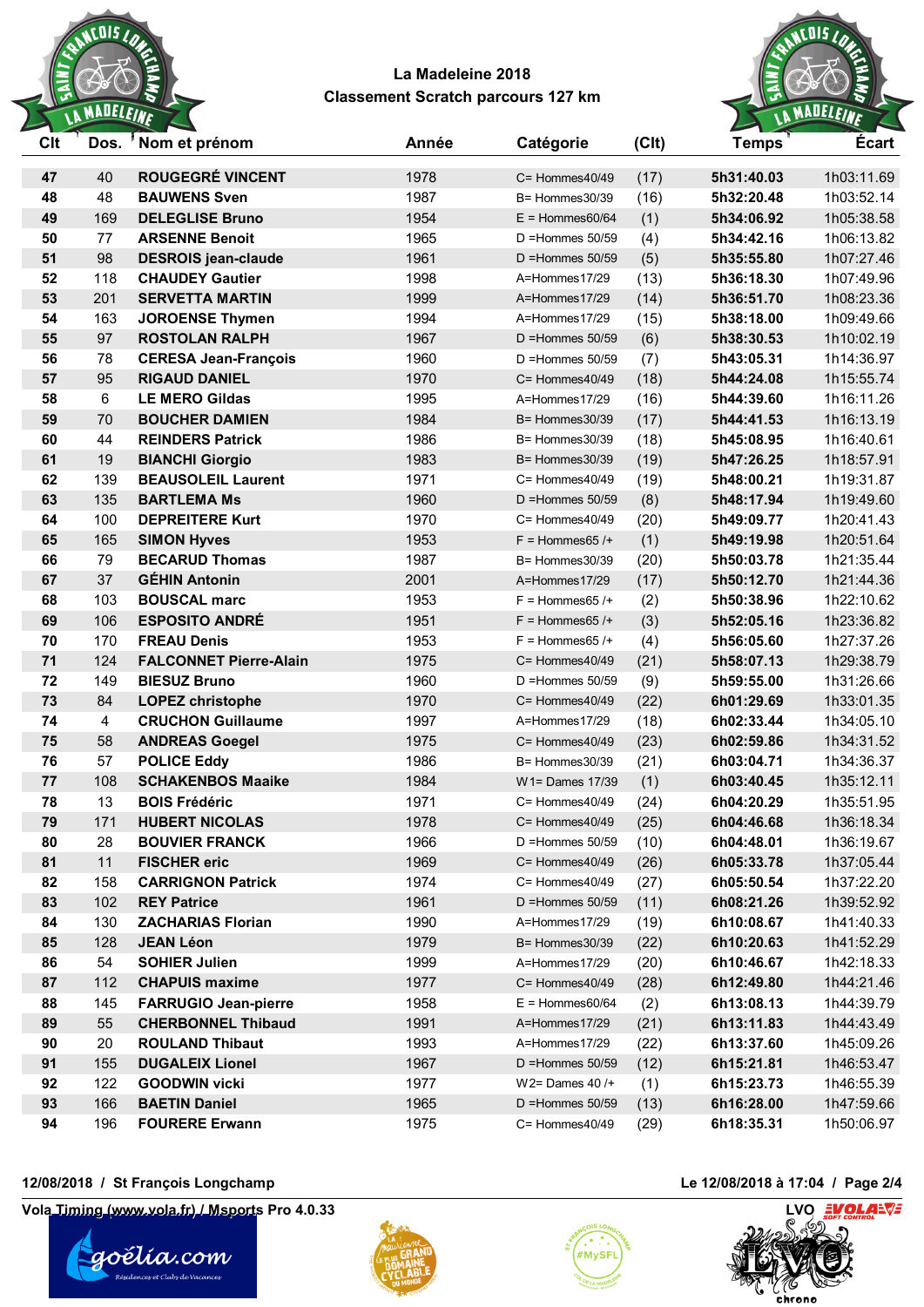



| Clt | Dos.             | 'Nom et prénom                 | Année | Catégorie            | (C <sub>l</sub> ) | <b>Temps</b> | <b>Ecart</b> |
|-----|------------------|--------------------------------|-------|----------------------|-------------------|--------------|--------------|
| 95  | 162              | <b>WILDEMAN Jet</b>            | 1993  | $W1 =$ Dames 17/39   | (2)               | 6h18:45.92   | 1h50:17.58   |
| 96  | 62               | <b>WIKER Geir</b>              | 1961  | $D =$ Hommes 50/59   | (14)              | 6h19:39.99   | 1h51:11.65   |
| 97  | 32               | <b>TOKARSKI Michael</b>        | 1992  | A=Hommes17/29        | (23)              | 6h21:04.73   | 1h52:36.39   |
| 98  | 52               | <b>FLAMBARD Pierre</b>         | 1991  | A=Hommes17/29        | (24)              | 6h22:26.34   | 1h53:58.00   |
| 99  | 153              | <b>LE BAGOUSSE David</b>       | 1967  | $D =$ Hommes 50/59   | (15)              | 6h22:43.92   | 1h54:15.58   |
| 100 | 157              | <b>SALIBENI Alexys</b>         | 2000  | A=Hommes17/29        | (25)              | 6h26:26.78   | 1h57:58.44   |
| 101 | 187              | <b>VAN DE BILT JERVE</b>       | 1973  | $C =$ Hommes $40/49$ | (30)              | 6h27:33.79   | 1h59:05.45   |
| 102 | 173              | <b>OUDSHOORN Louis</b>         | 1971  | $C =$ Hommes $40/49$ | (31)              | 6h28:04.28   | 1h59:35.94   |
| 103 | 190              | <b>FILLAUD Nicolas</b>         | 1975  | $C =$ Hommes $40/49$ | (32)              | 6h28:24.70   | 1h59:56.36   |
| 104 | $5\phantom{.0}$  | <b>CLEMENTZ Julien</b>         | 1985  | $B =$ Hommes 30/39   | (23)              | 6h29:07.17   | 2h00:38.83   |
| 105 | 142              | <b>GENTET Pascal</b>           | 1964  | $D =$ Hommes $50/59$ | (16)              | 6h30:51.48   | 2h02:23.14   |
| 106 | 34               | <b>MALAS David</b>             | 1975  | $C =$ Hommes $40/49$ | (33)              | 6h32:25.19   | 2h03:56.85   |
| 107 | 26               | <b>THIBEAUT philippe</b>       | 1965  | $D =$ Hommes 50/59   | (17)              | 6h32:54.71   | 2h04:26.37   |
| 108 | 138              | <b>HERVE Florian</b>           | 1997  | A=Hommes17/29        | (26)              | 6h35:05.30   | 2h06:36.96   |
| 109 | 199              | <b>PRIOUT Renan</b>            | 1978  | $C =$ Hommes $40/49$ | (34)              | 6h36:51.73   | 2h08:23.39   |
| 110 | 27               | <b>DARET Thomas</b>            | 1989  | A=Hommes17/29        | (27)              | 6h37:05.55   | 2h08:37.21   |
| 111 | 92               | <b>MAUGUIN Philippe</b>        | 1968  | $D =$ Hommes 50/59   | (18)              | 6h37:13.57   | 2h08:45.23   |
| 112 | 156              | <b>GRAMMONT Elodie</b>         | 2000  | W1= Dames 17/39      | (3)               | 6h37:34.39   | 2h09:06.05   |
| 113 | 45               | <b>BRESSON Stéphane</b>        | 1980  | B= Hommes30/39       | (24)              | 6h38:18.48   | 2h09:50.14   |
| 114 | 43               | <b>HADYS Jeremy</b>            | 1986  | B= Hommes30/39       | (25)              | 6h38:21.00   | 2h09:52.66   |
| 115 | 144              | <b>MASCLET Estelle</b>         | 1979  | $W1 =$ Dames $17/39$ | (4)               | 6h38:45.60   | 2h10:17.26   |
| 116 | 164              | <b>LEBRAU Jean Pierre</b>      | 1954  | $E =$ Hommes60/64    | (3)               | 6h42:06.40   | 2h13:38.06   |
| 117 | 80               | <b>RECH ANAIS</b>              | 1992  | $W1 =$ Dames $17/39$ | (5)               | 6h43:47.09   | 2h15:18.75   |
| 118 | $\overline{7}$   | <b>HUREL Cédric</b>            | 1976  | $C =$ Hommes $40/49$ | (35)              | 6h44:57.38   | 2h16:29.04   |
| 119 | $\boldsymbol{9}$ | <b>BATION Christophe</b>       | 1969  | $C =$ Hommes $40/49$ | (36)              | 6h44:59.30   | 2h16:30.96   |
| 120 | 41               | <b>FLORENTIN JEAN</b>          | 1960  | $D =$ Hommes 50/59   | (19)              | 6h46:44.36   | 2h18:16.02   |
| 121 | 75               | <b>LOMONTE patrick</b>         | 1967  | $D =$ Hommes 50/59   | (20)              | 6h48:23.07   | 2h19:54.73   |
| 122 | 147              | <b>BARTHE-DEJEAN Felix</b>     | 1977  | C= Hommes40/49       | (37)              | 6h50:07.48   | 2h21:39.14   |
| 123 | 129              | <b>CACHAT GEOFFROY</b>         | 1983  | B= Hommes30/39       | (26)              | 6h52:38.57   | 2h24:10.23   |
| 124 | 140              | <b>PEYRE Pascal</b>            | 1962  | $D =$ Hommes 50/59   | (21)              | 6h53:13.15   | 2h24:44.81   |
| 125 | 81               | <b>CAMPAGNOLI vincent</b>      | 1965  | $D =$ Hommes 50/59   | (22)              | 6h53:59.34   | 2h25:31.00   |
| 126 | 73               | DO ROSARIO DE SA DURAO Daniela | 1988  | W1= Dames 17/39      | (6)               | 6h54:02.18   | 2h25:33.84   |
| 127 | 53               | <b>VEDOVATI stephanie</b>      | 1971  | W2= Dames $40/$ +    | (2)               | 6h54:05.38   | 2h25:37.04   |
| 128 | 184              | <b>ROGER-METAY NOE</b>         | 1993  | A=Hommes17/29        | (28)              | 6h55:09.70   | 2h26:41.36   |
| 129 | 192              | <b>VAISSIERE Loic</b>          | 1973  | C= Hommes40/49       | (38)              | 6h55:10.24   | 2h26:41.90   |
| 130 | 89               | <b>SAFFON Pierre</b>           | 1962  | $D =$ Hommes 50/59   | (23)              | 6h56:07.10   | 2h27:38.76   |
| 131 | 21               | <b>WEIR Neill</b>              | 1976  | C= Hommes40/49       | (39)              | 6h57:54.17   | 2h29:25.83   |
| 132 | 125              | <b>TRIVIN CAROLINE</b>         | 1974  | W2= Dames $40/$ +    | (3)               | 7h00:03.17   | 2h31:34.83   |
| 133 | 49               | <b>VISSER Sikke</b>            | 1977  | $C =$ Hommes $40/49$ | (40)              | 7h05:08.10   | 2h36:39.76   |
| 134 | 200              | <b>BALLEIDIER Martin</b>       | 1999  | A=Hommes17/29        | (29)              | 7h05:36.22   | 2h37:07.88   |
| 135 | 30               | <b>GUILLAUME Alexandre</b>     | 1972  | C= Hommes40/49       | (41)              | 7h07:34.41   | 2h39:06.07   |
| 136 | 38               | <b>MÉDARD Jean-francois</b>    | 1973  | C= Hommes40/49       | (42)              | 7h11:22.48   | 2h42:54.14   |
| 137 | 180              | <b>HEURTIER Ludovic</b>        | 1980  | $B =$ Hommes 30/39   | (27)              | 7h12:54.09   | 2h44:25.75   |
| 138 | 93               | <b>BERTARELLI CARLO</b>        | 1969  | C= Hommes40/49       | (43)              | 7h13:31.78   | 2h45:03.44   |
| 139 | 191              | <b>BOURGAILLT Tibaut</b>       | 1979  | B= Hommes30/39       | (28)              | 7h16:58.37   | 2h48:30.03   |
| 140 | 46               | <b>BETTINELLI nicolas</b>      | 1963  | $D =$ Hommes $50/59$ | (24)              | 7h17:16.28   | 2h48:47.94   |
| 141 | 204              | <b>NAYER PASCAL</b>            | 1962  | D = Hommes $50/59$   | (25)              | 7h17:25.18   | 2h48:56.84   |
| 142 | 172              | <b>BAK Julien</b>              | 1975  | C= Hommes40/49       | (44)              | 7h19:56.66   | 2h51:28.32   |
|     |                  |                                |       |                      |                   |              |              |

### **12/08/2018 / St François Longchamp Le 12/08/2018 à 17:04 / Page 3/4**

**Vola Timing (www.vola.fr) / Msports Pro 4.0.33 LVO LVO LVO LVO LVO LVO**